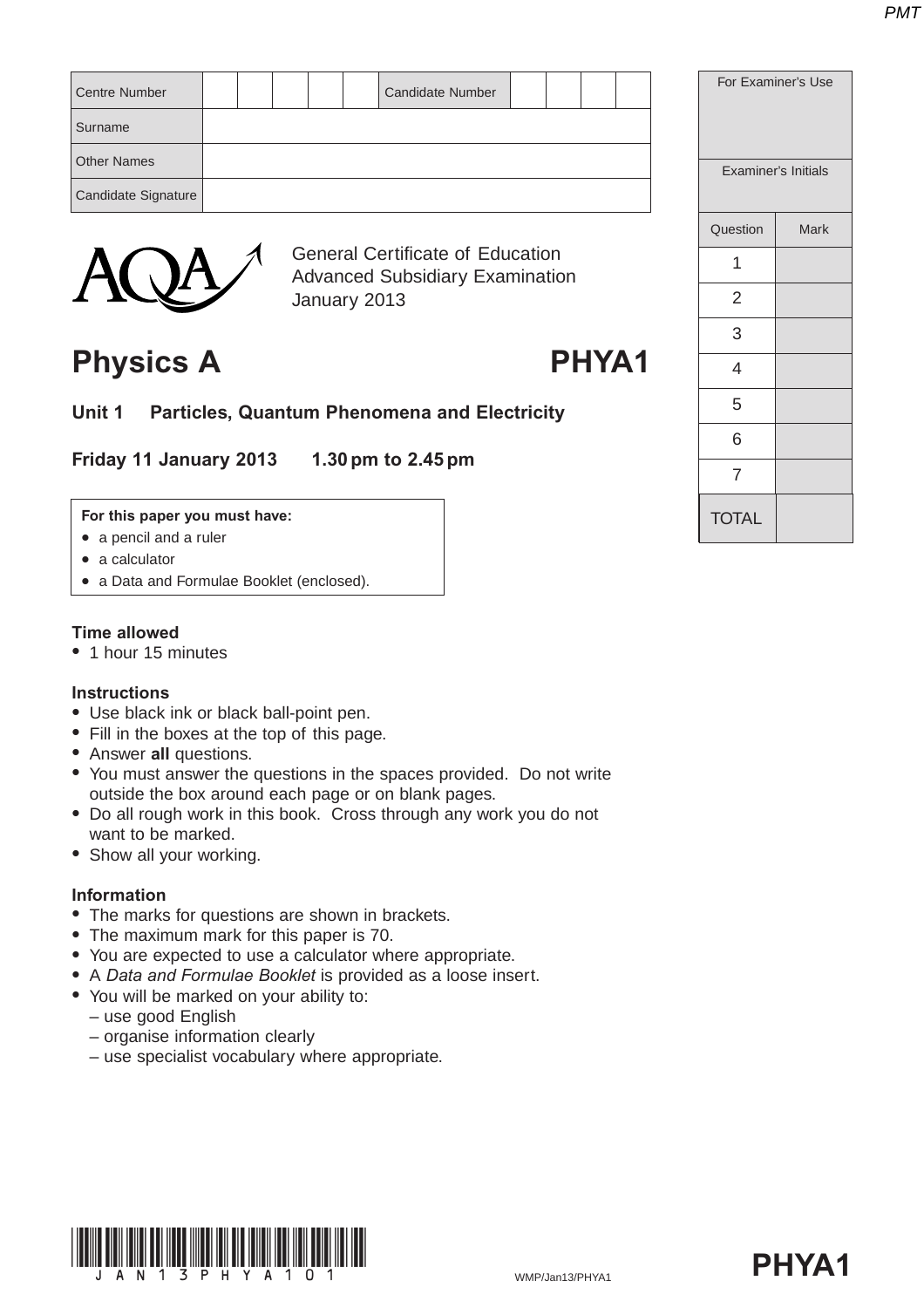*Do not write outside the box*

|             | Answer all questions in the spaces provided.                                                                                             |                     |
|-------------|------------------------------------------------------------------------------------------------------------------------------------------|---------------------|
| 1(a)        | Name the constituent of an atom which                                                                                                    |                     |
| $1$ (a) (i) | has zero charge,                                                                                                                         |                     |
|             |                                                                                                                                          | (1 mark)            |
|             | 1 (a) (ii) has the largest specific charge,                                                                                              |                     |
|             |                                                                                                                                          | (1 mark)            |
|             | 1 (a) (iii) when removed leaves a different isotope of the element.                                                                      |                     |
|             |                                                                                                                                          | (1 mark)            |
| 1(b)        | The equation                                                                                                                             |                     |
|             | $^{99}_{43}$ Tc $\rightarrow$ $^{A}_{Z}$ Ru + $^{0}_{-1}$ $\beta$ + X                                                                    |                     |
|             | represents the decay of technetium-99 by the emission of a $\beta^-$ particle.                                                           |                     |
| 1 (b) (i)   | Identify the particle X.                                                                                                                 |                     |
|             |                                                                                                                                          | (1 mark)            |
|             | 1 (b) (ii) Determine the values of A and Z.                                                                                              |                     |
|             |                                                                                                                                          |                     |
|             |                                                                                                                                          | $(2 \text{ marks})$ |
|             | 1 (b) (iii) Calculate the specific charge of the technetium–99 ( $^{99}_{43}$ Tc) nucleus. State an<br>appropriate unit for your answer. |                     |
|             |                                                                                                                                          |                     |
|             |                                                                                                                                          |                     |
|             |                                                                                                                                          |                     |
|             |                                                                                                                                          | $(4 \text{ marks})$ |

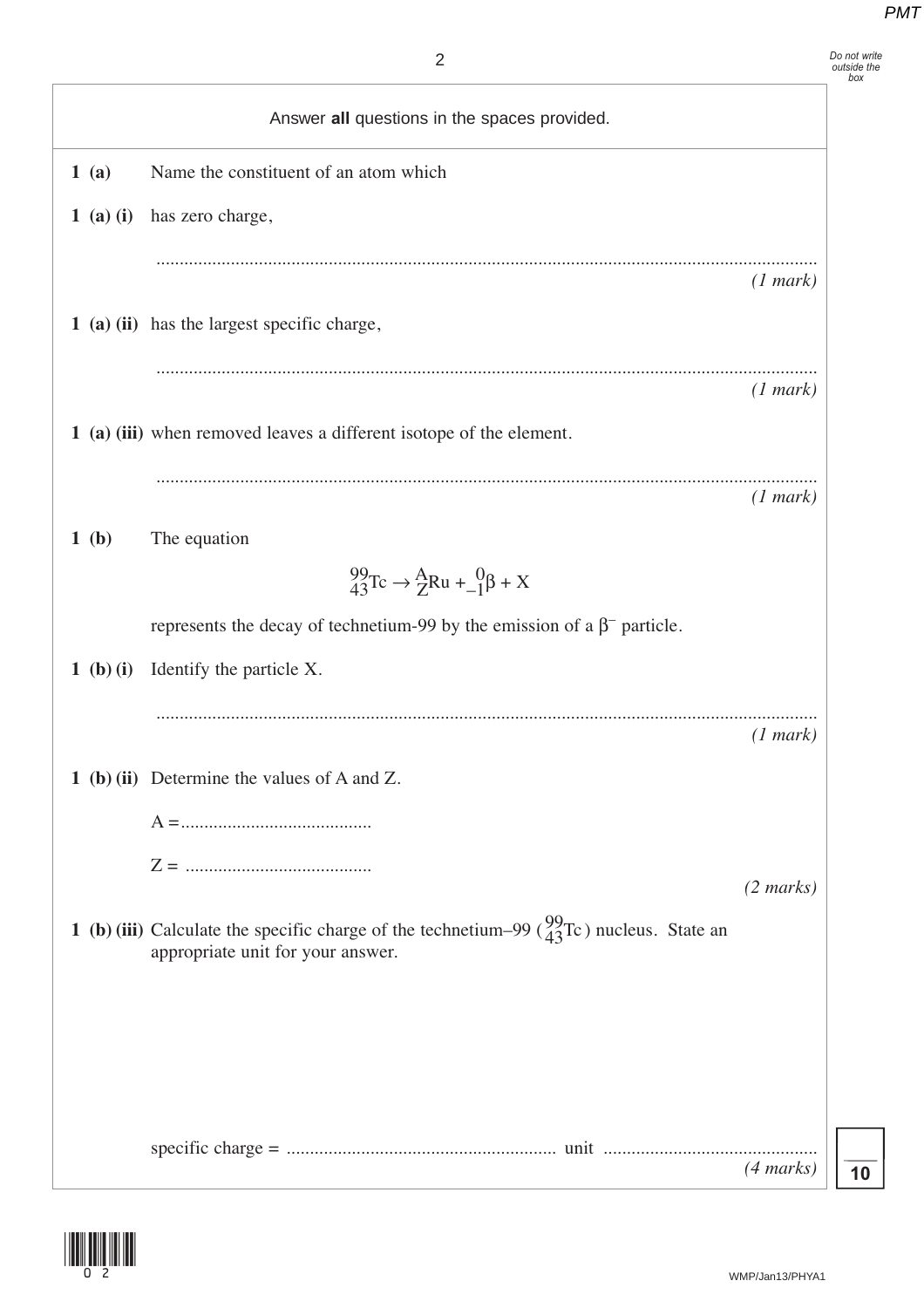*Do not write outside the box*

| $\overline{2}$ | Under certain circumstances it is possible for a photon to be converted into an electron<br>and a positron.                |
|----------------|----------------------------------------------------------------------------------------------------------------------------|
| 2(a)           | State what this process is called.                                                                                         |
|                | (1 mark)                                                                                                                   |
| 2(b)           | A photon must have a minimum energy in order to create an electron and a positron.                                         |
|                | Calculate the minimum energy of the photon in joules. Give your answer to an<br>appropriate number of significant figures. |
|                |                                                                                                                            |
|                |                                                                                                                            |
|                |                                                                                                                            |
|                |                                                                                                                            |
|                | (3 marks)                                                                                                                  |
| 2(c)           | A photon of slightly higher energy than that calculated in part (b) is converted into an<br>electron and a positron.       |
|                | State what happens to the excess energy.                                                                                   |
|                |                                                                                                                            |
|                | (1 mark)                                                                                                                   |
| 2(d)           | Describe what is likely to happen to the positron shortly after its creation.                                              |
|                |                                                                                                                            |
|                |                                                                                                                            |
|                |                                                                                                                            |
|                | $(2 \text{ marks})$                                                                                                        |
|                |                                                                                                                            |
|                |                                                                                                                            |



**Turn over**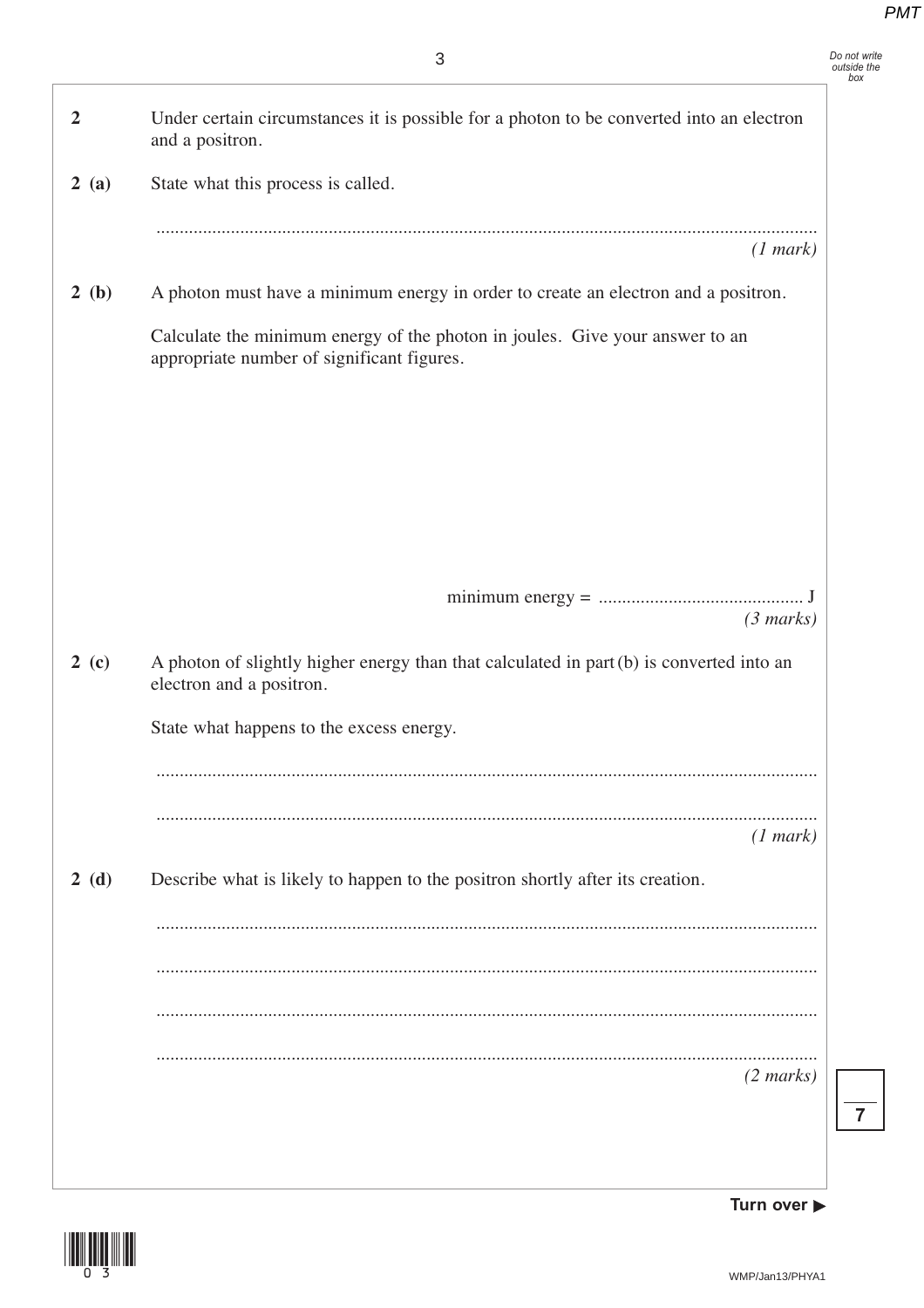|                                       | Do not write<br>outside the<br>box |
|---------------------------------------|------------------------------------|
| ow many quarks there are in a baryon. |                                    |
| (1 mark)                              |                                    |

**3 (a) (ii)** Hadrons fall into two groups, baryons being one of them.

**3 (a) (i)** State how many quarks there are in a baryon.

State the name that is given to the other group of hadrons.

.............................................................................................................................................. *(1 mark)*

**3 (a) (iii)** Give **two** properties of hadrons that distinguish them from leptons.

property 1 ............................................................................................................................. .............................................................................................................................................. property 2 ............................................................................................................................. .............................................................................................................................................. *(2 marks)*

**3 (b)** The forces between particles can be explained in terms of exchange particles.

Complete the following table by identifying an exchange particle involved in the interaction.

| interaction     | exchange particle |
|-----------------|-------------------|
| electromagnetic |                   |
| weak            |                   |

*(2 marks)*

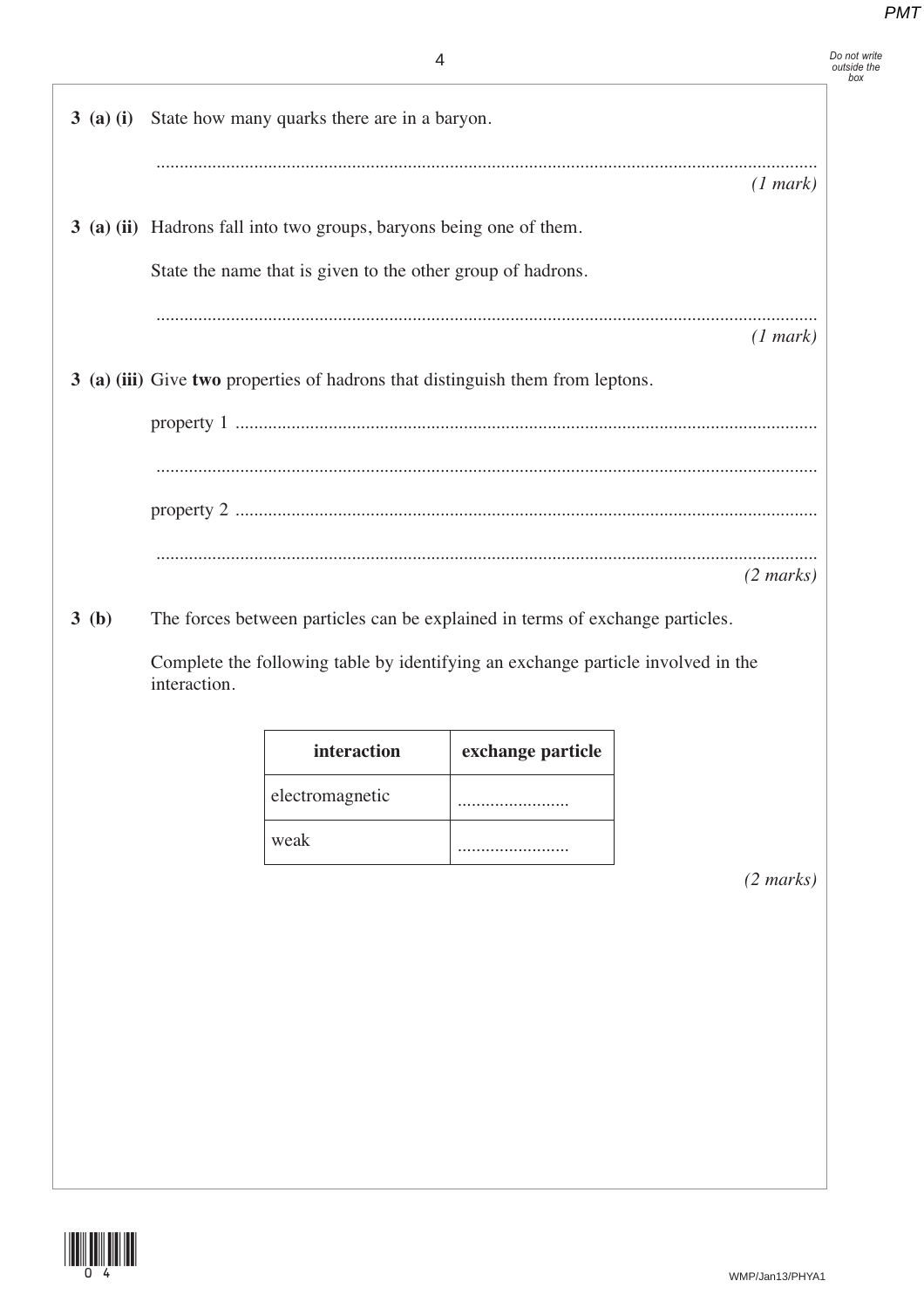|                  | $\sqrt{5}$                                                                                                   | Do not write<br>outside the<br>box |
|------------------|--------------------------------------------------------------------------------------------------------------|------------------------------------|
| 3 <sub>(c)</sub> | The following equation shows electron capture.                                                               |                                    |
|                  | $p + e^- \rightarrow n + \nu_e$                                                                              |                                    |
|                  | 3 (c) (i) Draw a Feynman diagram that represents this interaction.                                           |                                    |
|                  |                                                                                                              |                                    |
|                  |                                                                                                              |                                    |
|                  |                                                                                                              |                                    |
|                  |                                                                                                              |                                    |
|                  |                                                                                                              |                                    |
|                  |                                                                                                              |                                    |
|                  |                                                                                                              |                                    |
|                  |                                                                                                              |                                    |
|                  |                                                                                                              |                                    |
|                  |                                                                                                              |                                    |
|                  | (3 marks)                                                                                                    |                                    |
|                  | 3 (c) (ii) Explain why, when electron capture occurs, a neutrino rather than an antineutrino is<br>produced. |                                    |
|                  |                                                                                                              |                                    |
|                  |                                                                                                              |                                    |
|                  | (1 mark)                                                                                                     |                                    |
|                  |                                                                                                              | 10                                 |
|                  |                                                                                                              |                                    |
|                  | Turn over for the next question                                                                              |                                    |
|                  |                                                                                                              |                                    |
|                  |                                                                                                              |                                    |
|                  |                                                                                                              |                                    |
|                  | Turn over $\blacktriangleright$                                                                              |                                    |

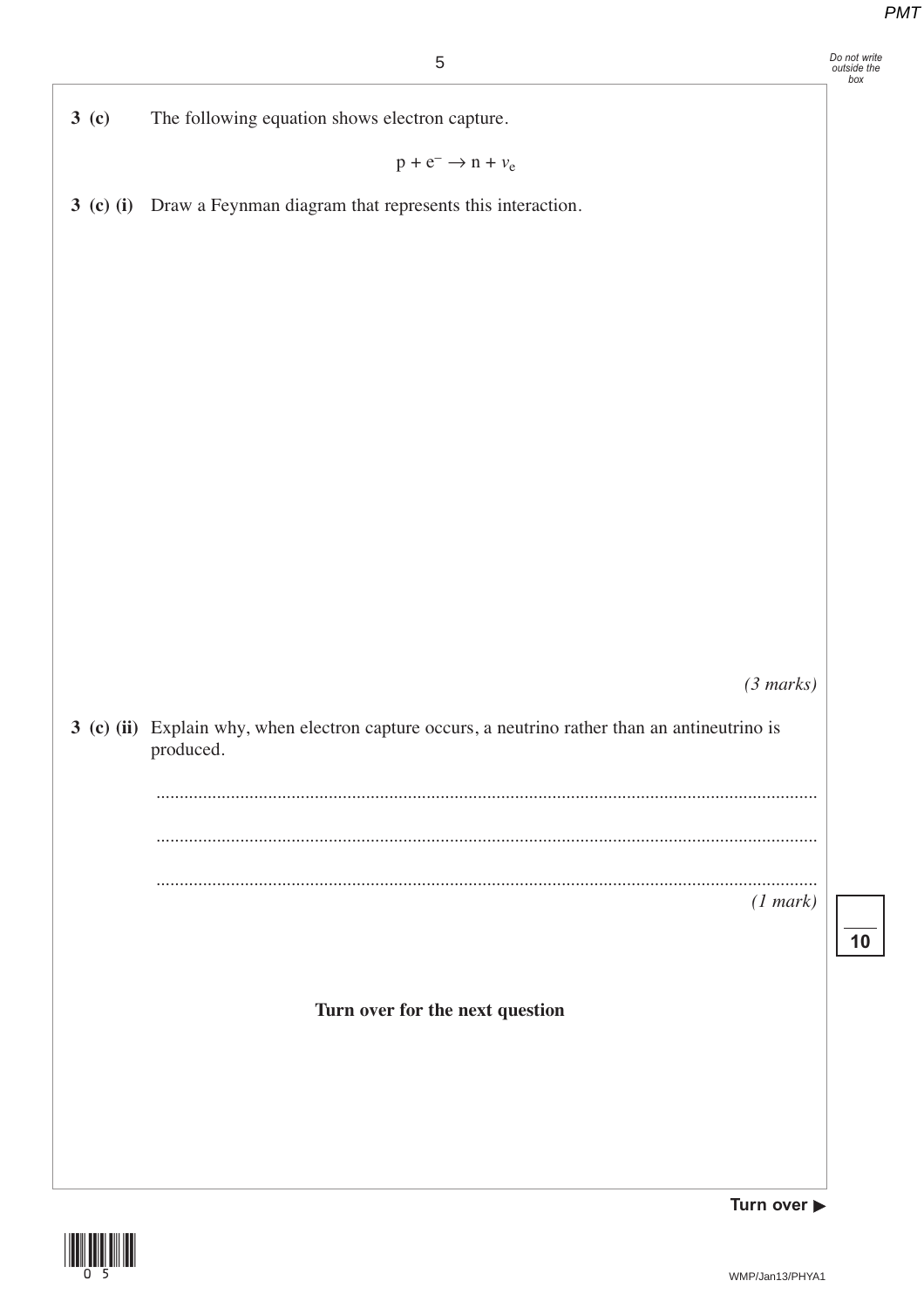| 4 | Figure 1 shows the lowest three energy levels of a hydrogen atom. |                                                                                                     |  |
|---|-------------------------------------------------------------------|-----------------------------------------------------------------------------------------------------|--|
|   |                                                                   | <b>Figure 1</b>                                                                                     |  |
|   |                                                                   | energy/eV                                                                                           |  |
|   |                                                                   |                                                                                                     |  |
|   |                                                                   |                                                                                                     |  |
|   |                                                                   |                                                                                                     |  |
|   |                                                                   |                                                                                                     |  |
|   |                                                                   | $n = 1$ $-13.6$                                                                                     |  |
|   | of a characteristic frequency.                                    |                                                                                                     |  |
|   |                                                                   | 4 (a) (i) Explain why the electron in the ground state becomes excited to the $n = 2$ energy level. |  |
|   |                                                                   |                                                                                                     |  |
|   |                                                                   | $(2 \text{ marks})$                                                                                 |  |
|   | 4 (a) (ii) Calculate the frequency of the photon.                 |                                                                                                     |  |
|   |                                                                   |                                                                                                     |  |
|   |                                                                   |                                                                                                     |  |
|   |                                                                   |                                                                                                     |  |
|   |                                                                   |                                                                                                     |  |
|   |                                                                   |                                                                                                     |  |
|   |                                                                   |                                                                                                     |  |

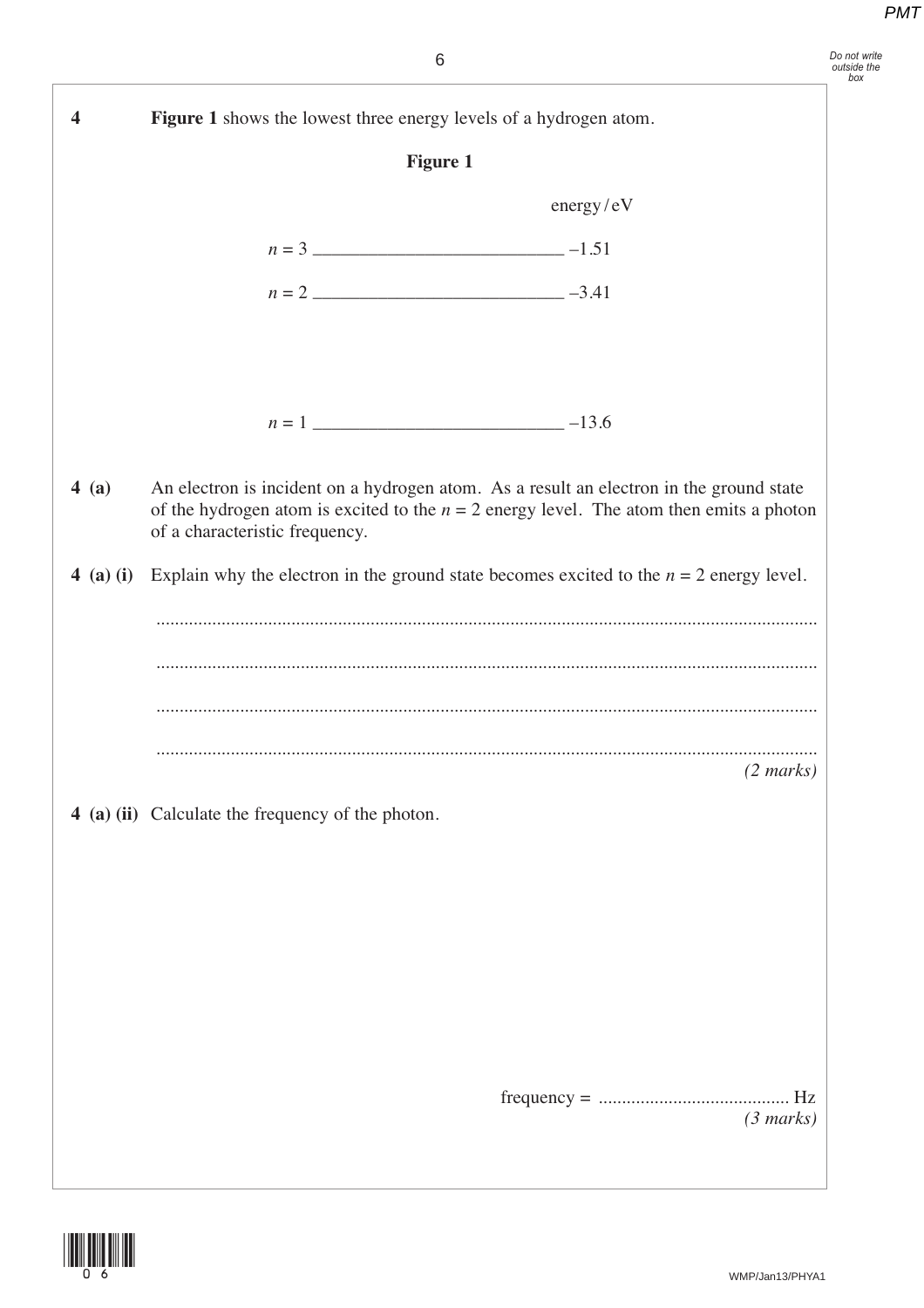|           | 7                                                                                                                                                              |
|-----------|----------------------------------------------------------------------------------------------------------------------------------------------------------------|
|           | 4 (a) (iii) The initial kinetic energy of the incident electron is $1.70 \times 10^{-18}$ J.                                                                   |
|           | Calculate its kinetic energy after the collision.                                                                                                              |
|           |                                                                                                                                                                |
|           |                                                                                                                                                                |
|           |                                                                                                                                                                |
|           | $(2 \text{ marks})$                                                                                                                                            |
|           | 4 (a) (iv) Show that the incident electron cannot excite the electron in the ground state to the<br>$n = 3$ energy level.                                      |
|           |                                                                                                                                                                |
|           |                                                                                                                                                                |
|           |                                                                                                                                                                |
|           |                                                                                                                                                                |
|           | $(2 \text{ marks})$                                                                                                                                            |
| 4(b)      | When electrons in the ground state of hydrogen atoms are excited to the $n = 3$ energy<br>level, photons of more than one frequency are subsequently released. |
| 4 (b) (i) | Explain why different frequencies are possible.                                                                                                                |
|           |                                                                                                                                                                |
|           |                                                                                                                                                                |
|           | (1 mark)                                                                                                                                                       |
|           | 4 (b) (ii) State and explain how many possible frequencies could be produced.                                                                                  |
|           |                                                                                                                                                                |
|           |                                                                                                                                                                |
|           |                                                                                                                                                                |
|           |                                                                                                                                                                |
|           |                                                                                                                                                                |
|           | $(2 \text{ marks})$                                                                                                                                            |



**Turn over**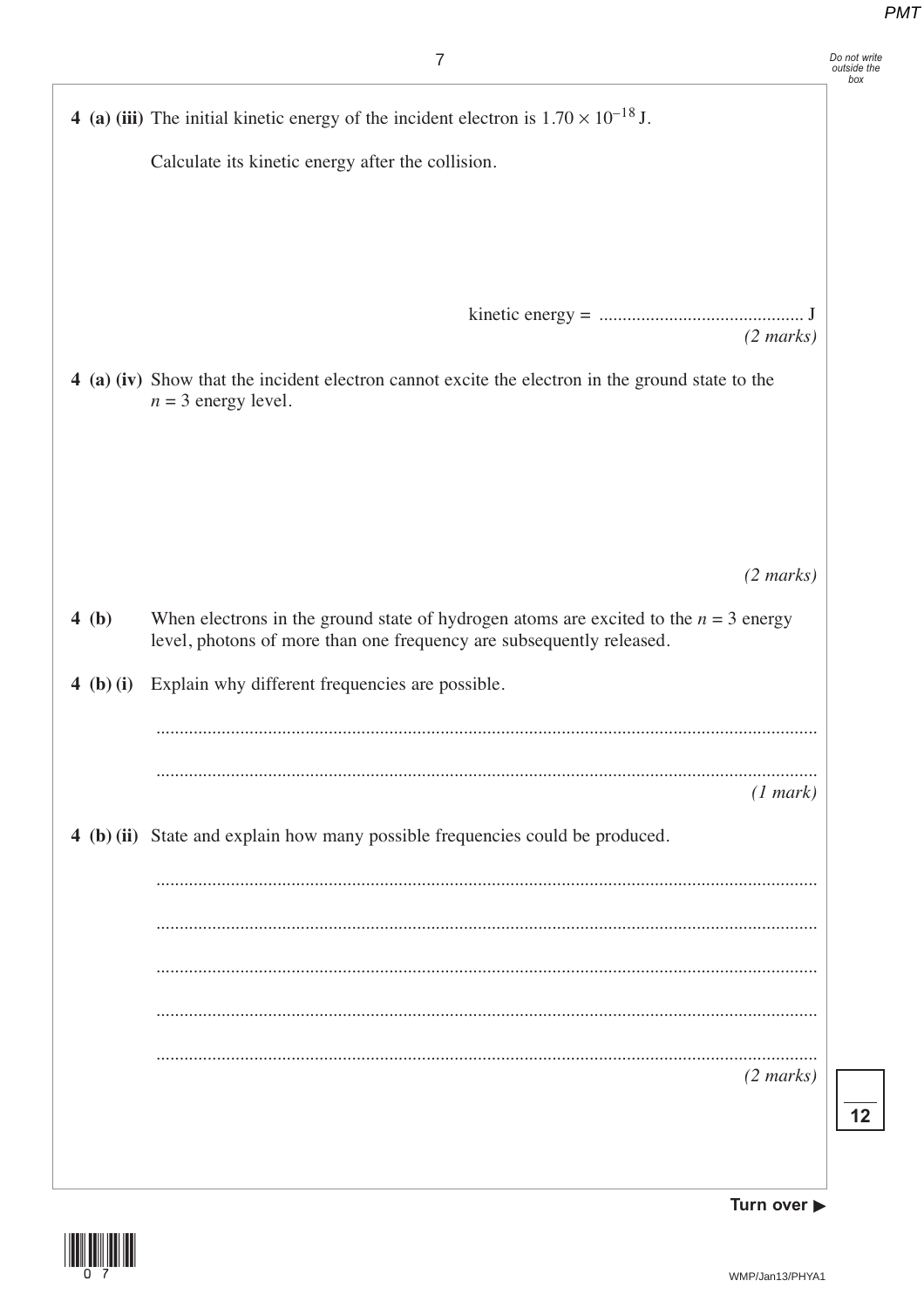Do not write<br>outside the<br>box

| 5    | An experiment can be performed to determine whether a particular component is an<br>ohmic conductor.                                                |
|------|-----------------------------------------------------------------------------------------------------------------------------------------------------|
| 5(a) | State what is meant by an ohmic conductor.                                                                                                          |
|      | (1 mark)                                                                                                                                            |
|      | 5 (b) (i) Draw a suitable circuit diagram for such an experiment.                                                                                   |
|      |                                                                                                                                                     |
|      |                                                                                                                                                     |
|      |                                                                                                                                                     |
|      |                                                                                                                                                     |
|      |                                                                                                                                                     |
|      | $(2 \text{ marks})$                                                                                                                                 |
|      | 5 (b) (ii) For the circuit diagram you have drawn, describe a suitable experiment. Your account                                                     |
|      | should include details of:                                                                                                                          |
|      | what measurements you would take<br>$\bullet$<br>how you would use your measurements<br>$\bullet$<br>how you would reach a conclusion.<br>$\bullet$ |
|      | The quality of written communication will be assessed in your answer.                                                                               |
|      |                                                                                                                                                     |
|      |                                                                                                                                                     |
|      |                                                                                                                                                     |
|      |                                                                                                                                                     |
|      |                                                                                                                                                     |
|      |                                                                                                                                                     |
|      |                                                                                                                                                     |
|      |                                                                                                                                                     |
|      |                                                                                                                                                     |



f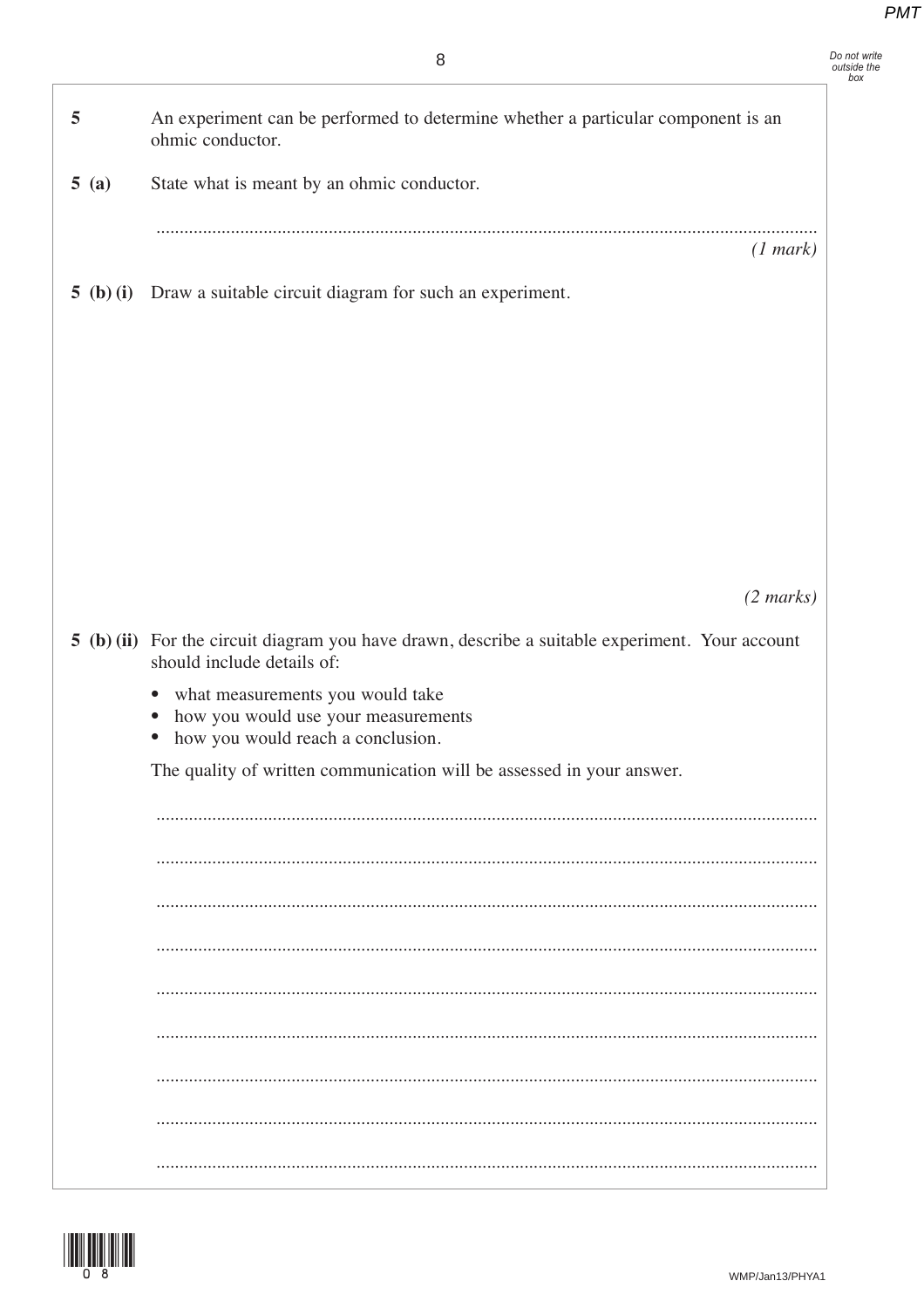Do not write<br>outside the<br>box

|                                                             | $(6 \text{ marks})$                         |
|-------------------------------------------------------------|---------------------------------------------|
| 5 (c) (i) State the principal property of a superconductor. |                                             |
|                                                             |                                             |
|                                                             |                                             |
| 5 (c) (ii) State what is meant by critical temperature.     | (1 mark)                                    |
|                                                             |                                             |
|                                                             |                                             |
|                                                             | (1 mark)                                    |
| 5 (c) (iii) Give one use of a superconductor.               |                                             |
|                                                             |                                             |
|                                                             |                                             |
|                                                             | (1 mark)<br>Turn over $\blacktriangleright$ |

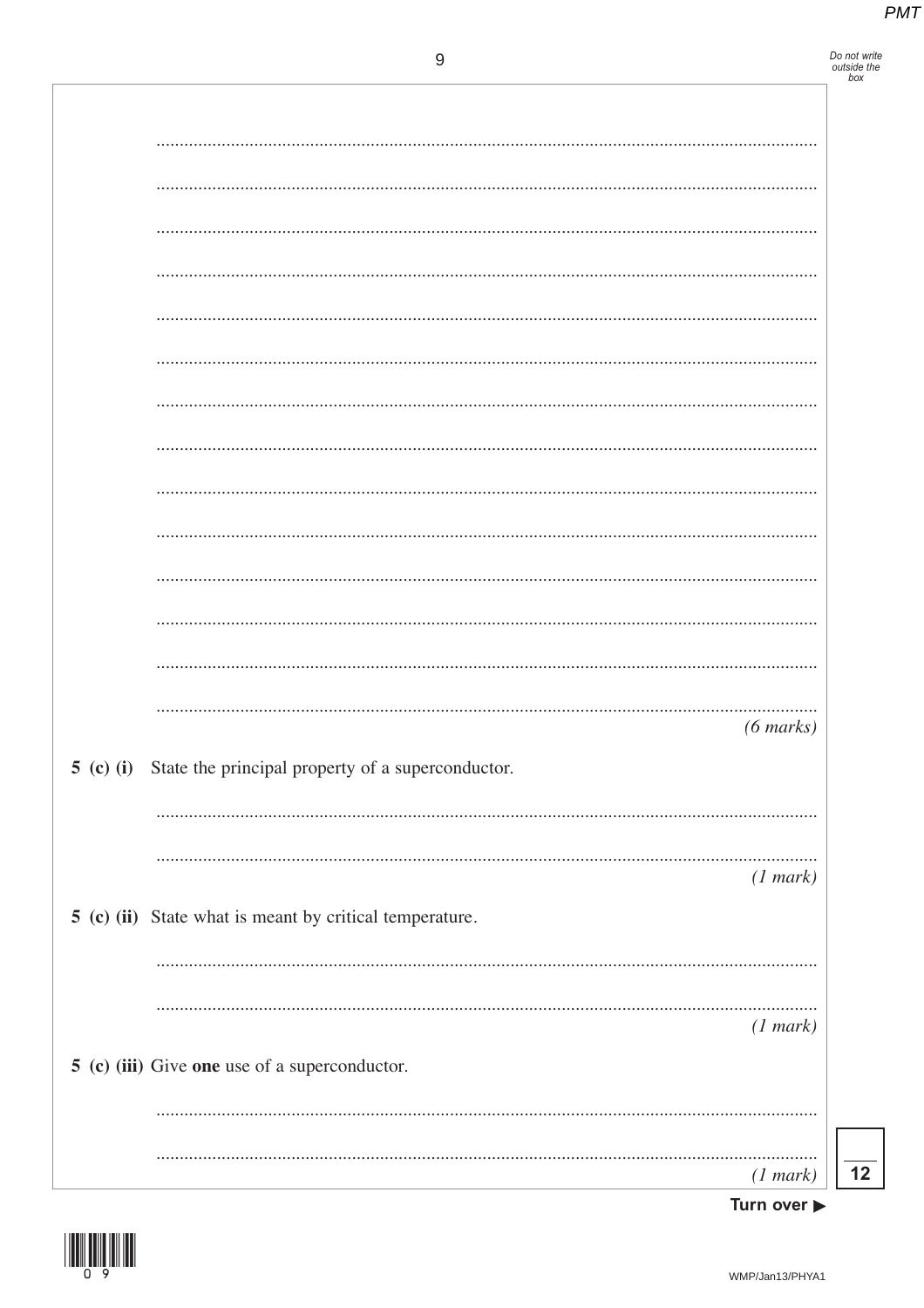# *Do not write outside the box*

**6 Figure 2** shows a 12 V battery of negligible internal resistance connected to a

combination of three resistors and a thermistor.

**Figure 2 6 (a)** When the resistance of the thermistor is 5.0 kΩ **6 (a) (i)** calculate the total resistance of the circuit, total resistance = ......................................... kΩ *(3 marks)* **6 (a) (ii)** calculate the current in the battery. current = ........................................ mA *(1 mark)*  $10$  kΩ R D 20 kΩ 12V 20 kΩ C A B E F

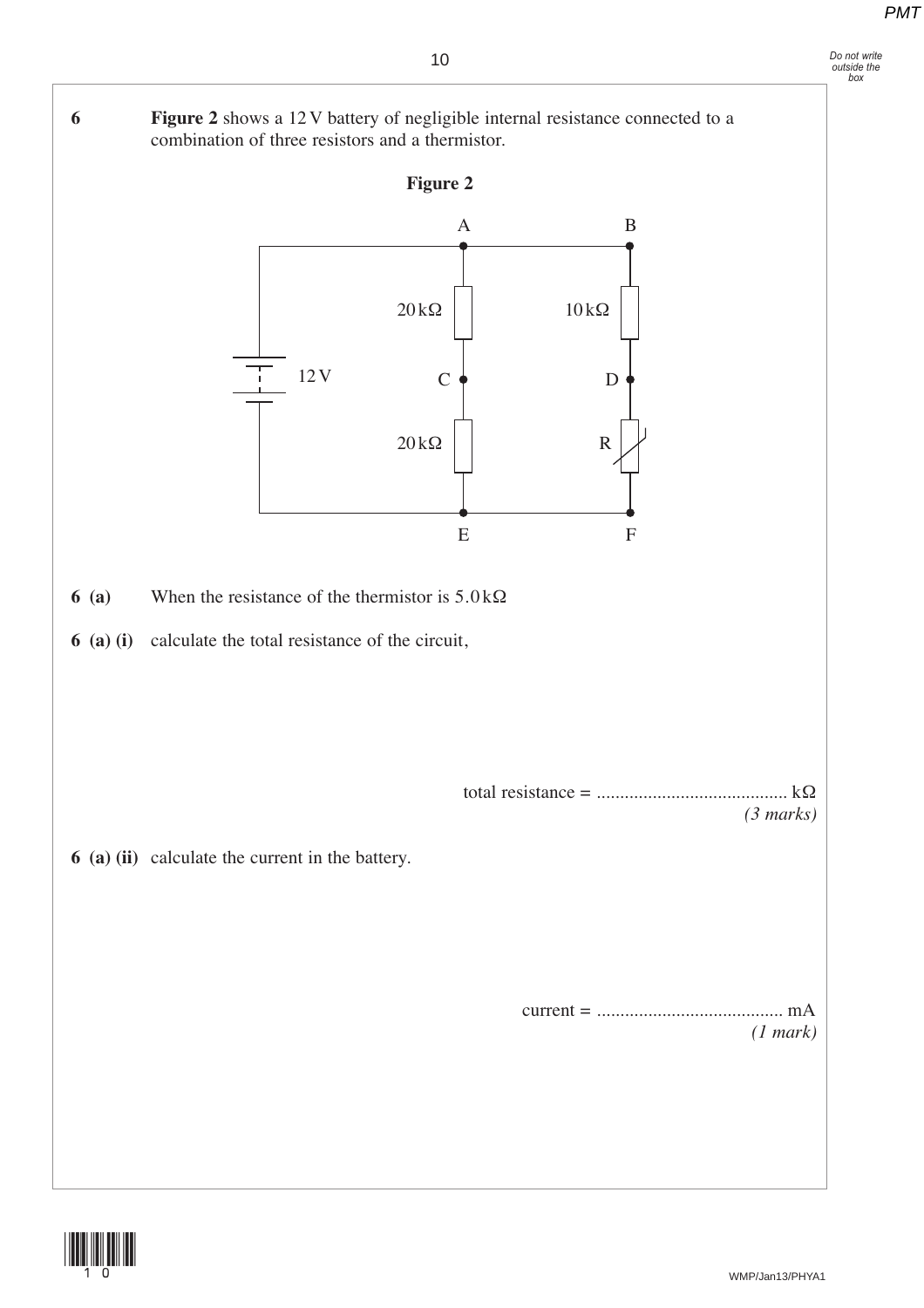- Do not write<br>outside the<br>box
- $6(b)$ A high-resistance voltmeter is used to measure the potential difference (pd) between points A-C, D-F and C-D in turn. Complete the following table indicating the reading of the voltmeter at each of the three positions.  $\Gamma$ voltmeter ┱

| <i>voitmetel</i><br>position | pd/V |
|------------------------------|------|
| $A-C$                        |      |
| $D-F$                        |      |
| $C-D$                        |      |

 $(3 marks)$ 

| 6( c) | The thermistor is heated so that its resistance decreases. State and explain the effect this<br>has on the voltmeter reading in the following positions. |
|-------|----------------------------------------------------------------------------------------------------------------------------------------------------------|
|       |                                                                                                                                                          |
|       |                                                                                                                                                          |
|       |                                                                                                                                                          |
|       | $(2 \text{ marks})$                                                                                                                                      |
|       |                                                                                                                                                          |
|       |                                                                                                                                                          |
|       |                                                                                                                                                          |
|       | $(2 \text{ marks})$                                                                                                                                      |
|       | Turn over for the next question                                                                                                                          |



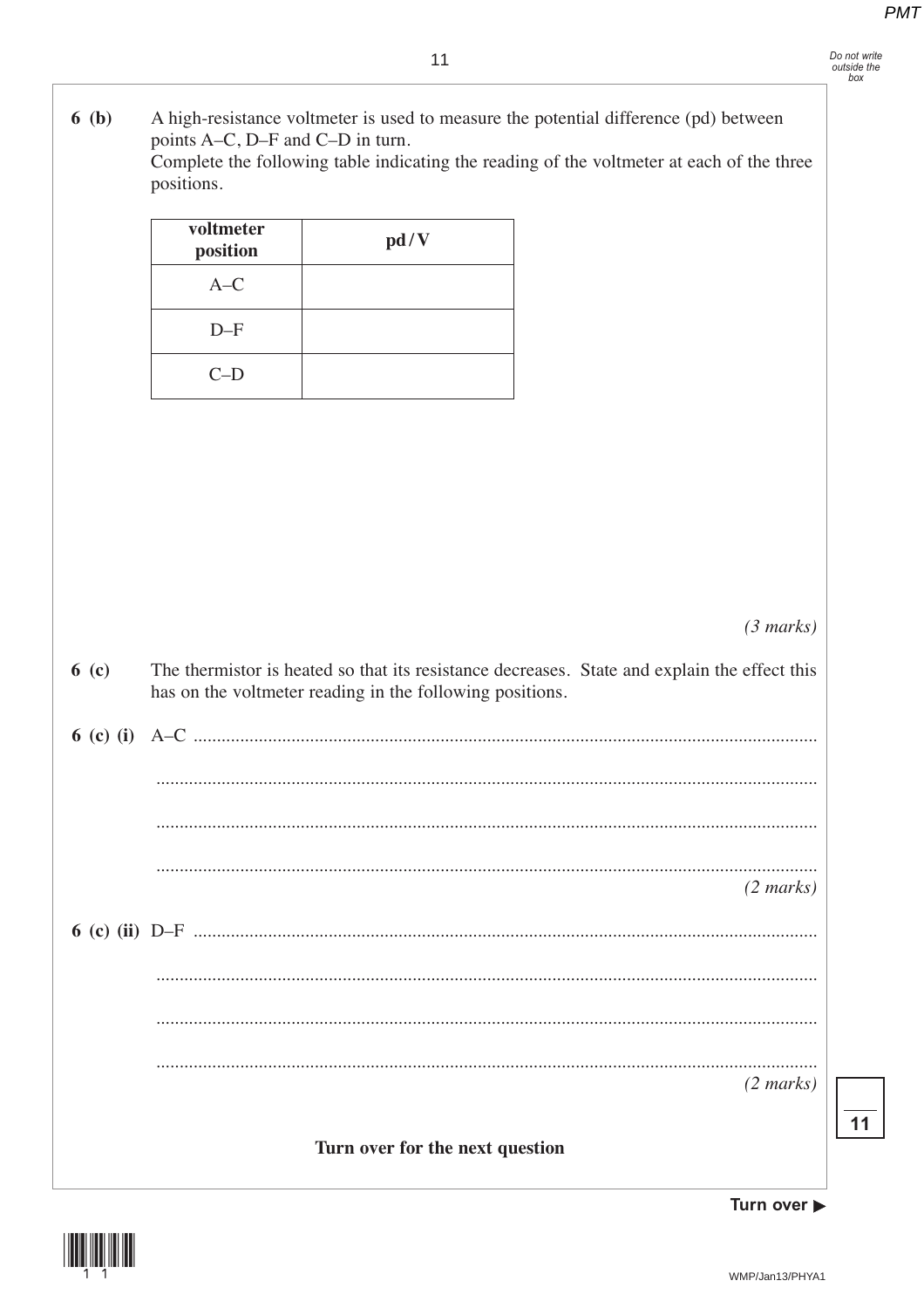*Do not write outside the box*

| $\overline{7}$ | A copper connecting wire is 0.75 m long and has a cross-sectional area of<br>$1.3 \times 10^{-7}$ m <sup>2</sup> .                                                |
|----------------|-------------------------------------------------------------------------------------------------------------------------------------------------------------------|
| 7(a)           | Calculate the resistance of the wire.                                                                                                                             |
|                | resistivity of copper = $1.7 \times 10^{-7} \Omega$ m                                                                                                             |
|                |                                                                                                                                                                   |
|                |                                                                                                                                                                   |
|                |                                                                                                                                                                   |
|                |                                                                                                                                                                   |
|                |                                                                                                                                                                   |
|                | $(2 \text{ marks})$                                                                                                                                               |
| 7(b)           | A 12 V 25 W lamp is connected to a power supply of negligible internal resistance using<br>two of the connecting wires. The lamp is operating at its rated power. |
| 7 (b) (i)      | Calculate the current flowing in the lamp.                                                                                                                        |
|                |                                                                                                                                                                   |
|                |                                                                                                                                                                   |
|                |                                                                                                                                                                   |
|                | (1 mark)                                                                                                                                                          |
|                | 7 (b) (ii) Calculate the pd across each of the wires.                                                                                                             |
|                |                                                                                                                                                                   |
|                |                                                                                                                                                                   |
|                |                                                                                                                                                                   |
|                | (1 mark)                                                                                                                                                          |
|                |                                                                                                                                                                   |
|                |                                                                                                                                                                   |
|                |                                                                                                                                                                   |
|                |                                                                                                                                                                   |

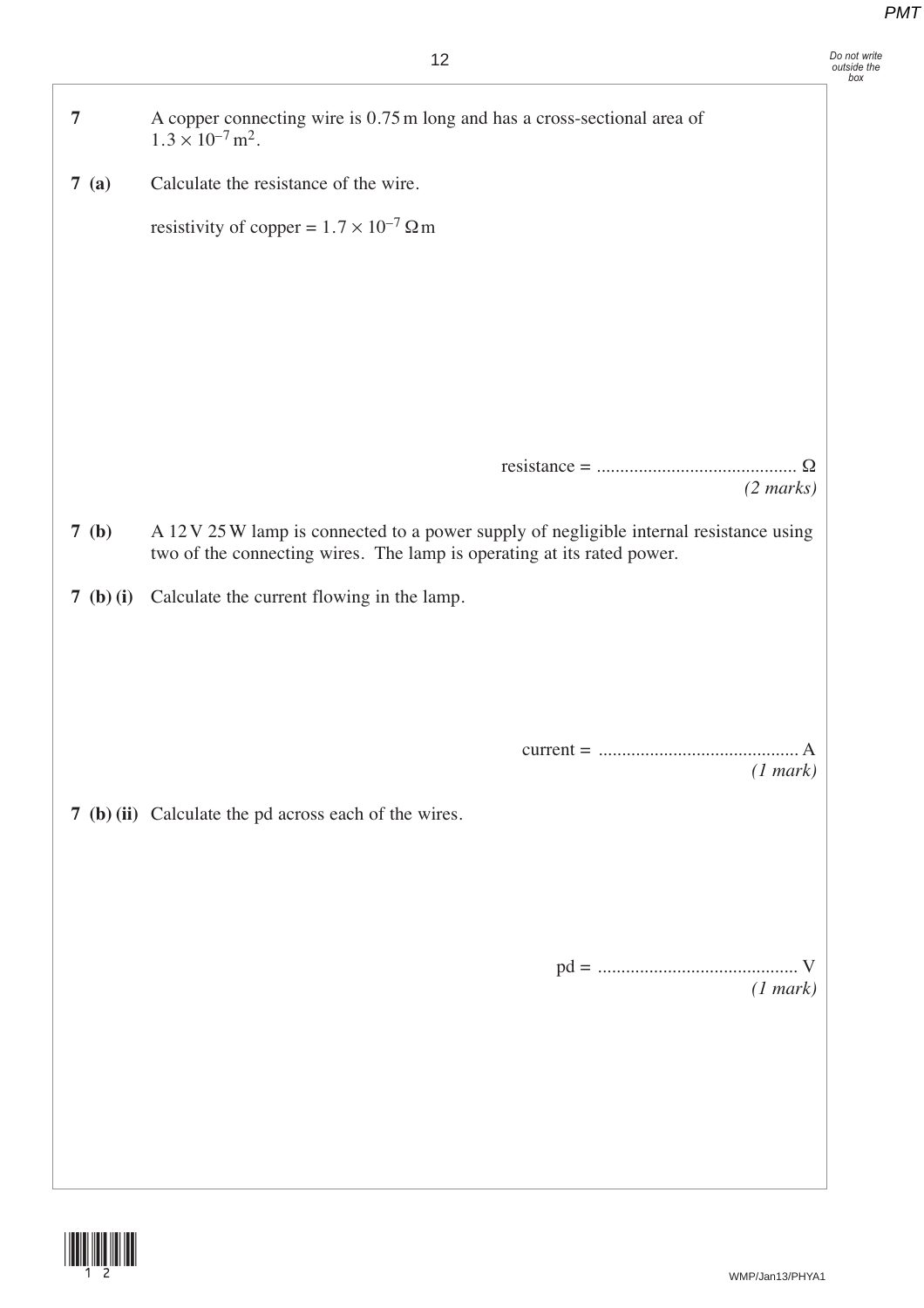| Do not write<br>outside the<br>hox |
|------------------------------------|
|                                    |

|                  | 7 (b) (iii) Calculate the emf (electromotive force) of the power supply.                                                                           |  |
|------------------|----------------------------------------------------------------------------------------------------------------------------------------------------|--|
|                  |                                                                                                                                                    |  |
|                  | $(2 \text{ marks})$                                                                                                                                |  |
| 7 <sub>(c)</sub> | The lamp used in part (b) is connected by the same two wires to a power supply of the<br>same emf but whose internal resistance is not negligible. |  |
|                  | State and explain what happens to the brightness of the lamp when compared to its<br>brightness in part (b).                                       |  |
|                  |                                                                                                                                                    |  |
|                  |                                                                                                                                                    |  |
|                  |                                                                                                                                                    |  |
|                  |                                                                                                                                                    |  |
|                  |                                                                                                                                                    |  |
|                  | $(2 \text{ marks})$                                                                                                                                |  |
|                  |                                                                                                                                                    |  |
|                  | <b>END OF QUESTIONS</b>                                                                                                                            |  |
|                  |                                                                                                                                                    |  |
|                  |                                                                                                                                                    |  |
|                  |                                                                                                                                                    |  |
|                  |                                                                                                                                                    |  |
|                  |                                                                                                                                                    |  |
|                  |                                                                                                                                                    |  |
|                  |                                                                                                                                                    |  |
|                  |                                                                                                                                                    |  |
|                  |                                                                                                                                                    |  |
|                  |                                                                                                                                                    |  |



 $\overline{\mathbf{8}}$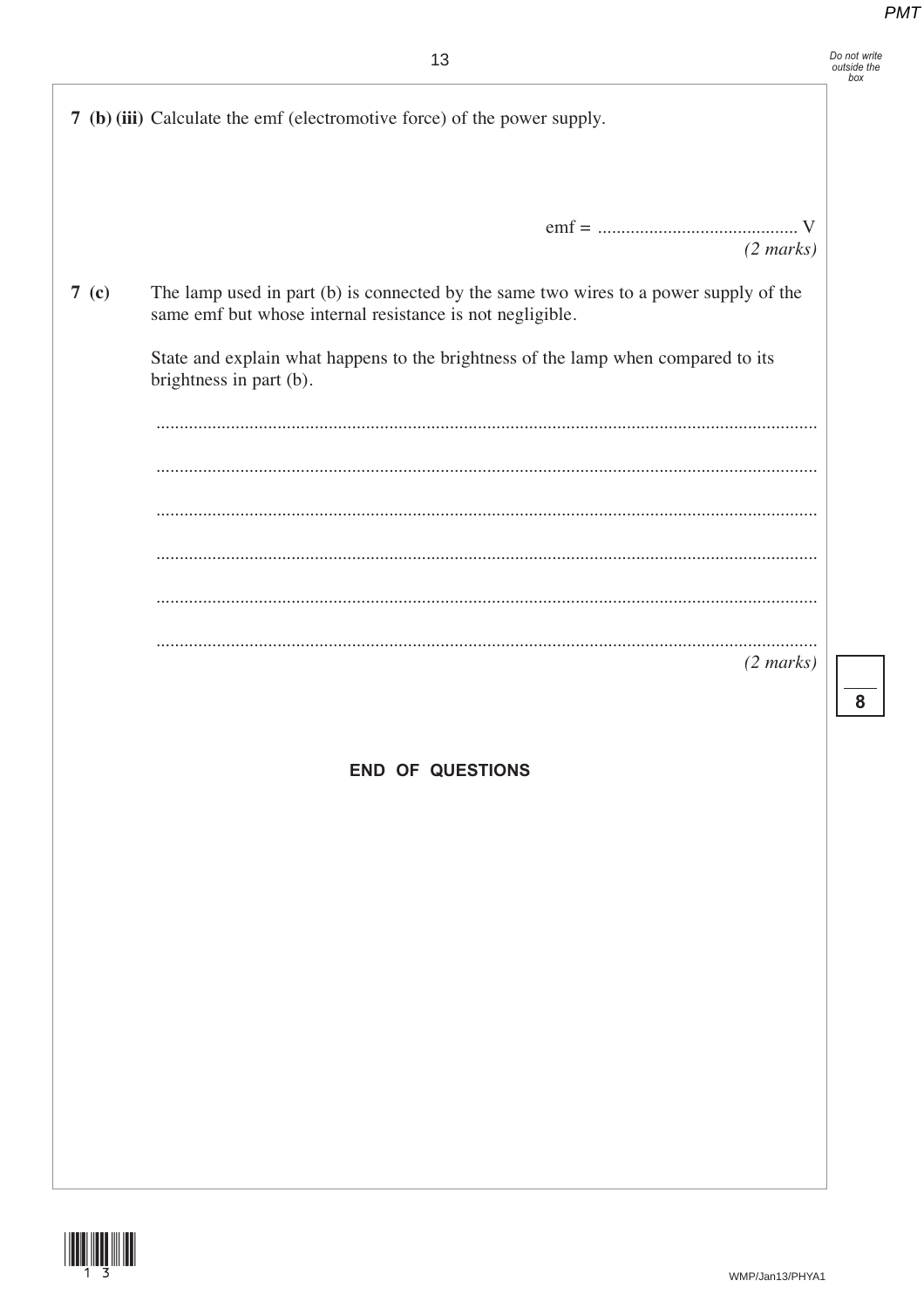

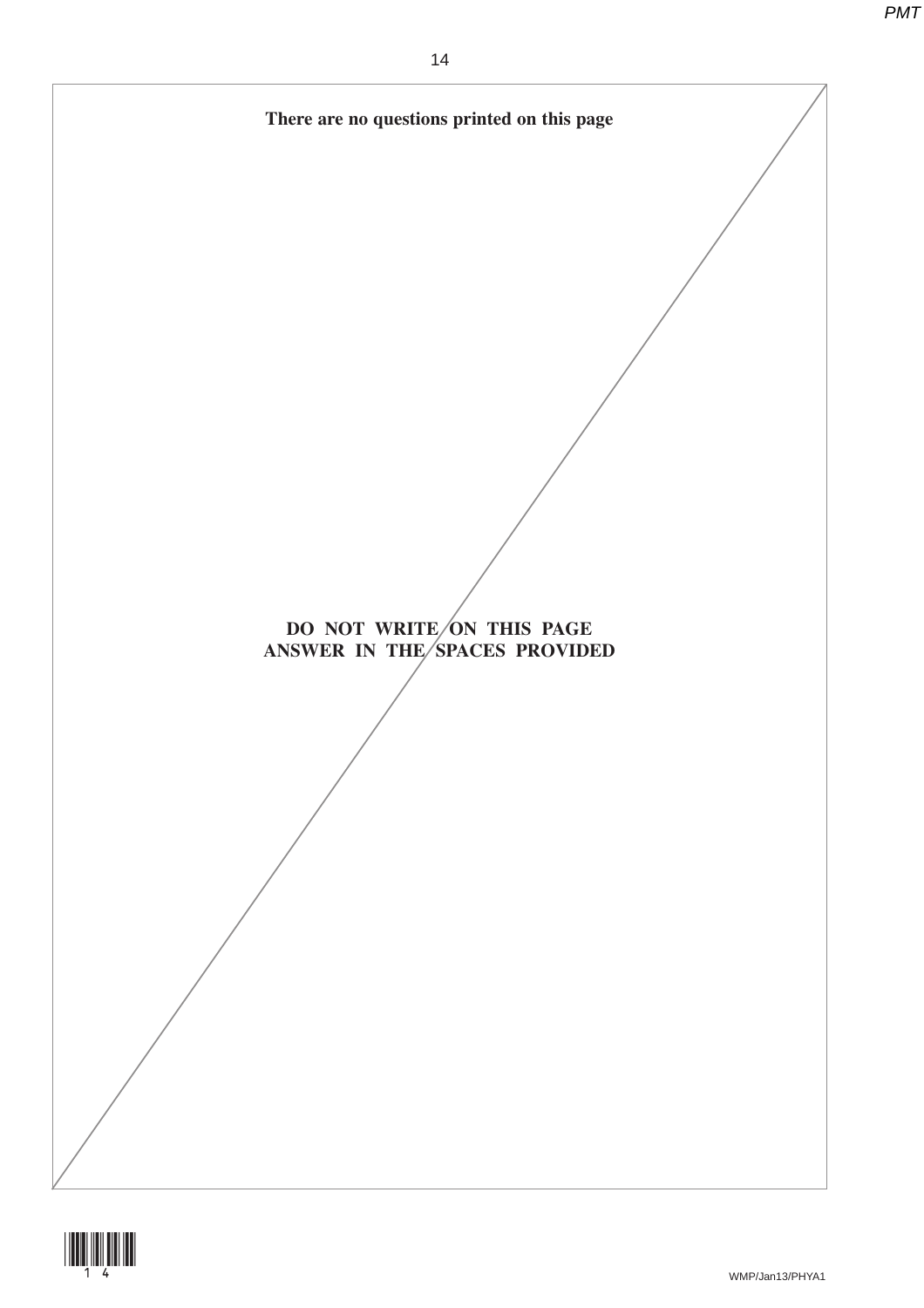